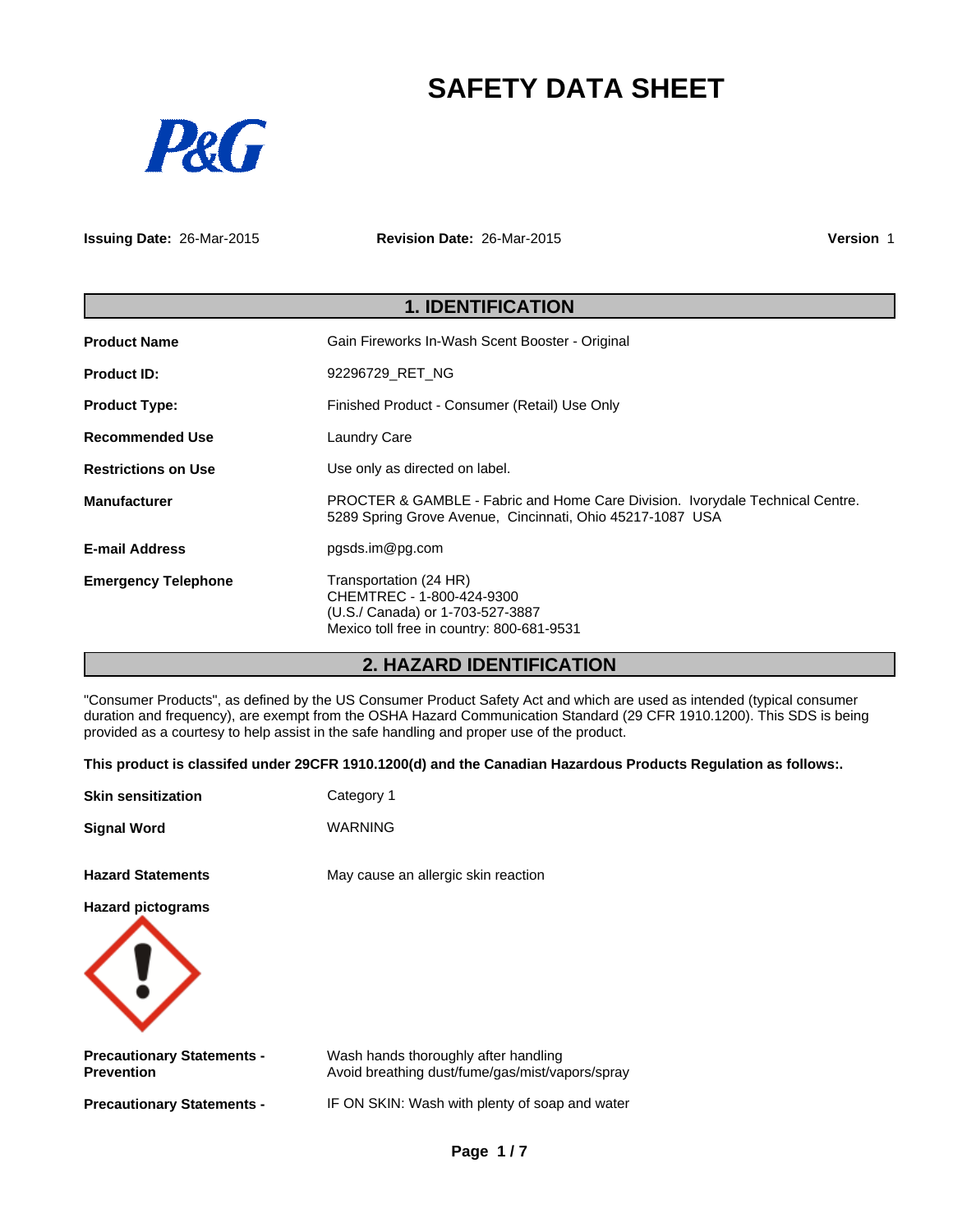**92296729\_RET\_NG** - **Gain Fireworks In-Wash Scent Booster - Original**

| Response                                             | If skin irritation or rash occurs: Get medical advice/attention<br>Take off contaminated clothing and wash before re-use |
|------------------------------------------------------|--------------------------------------------------------------------------------------------------------------------------|
| <b>Precautionary Statements -</b><br><b>Storage</b>  | None                                                                                                                     |
| <b>Precautionary Statements -</b><br><b>Disposal</b> | None                                                                                                                     |
| Hazards not otherwise classified<br>(HNOC)           | None                                                                                                                     |

# **3. COMPOSITION/INFORMATION ON INGREDIENTS**

# **Ingredients are listed according to 29CFR 1910.1200 Appendix D and the Canadian Hazardous Products Regulation**

| <b>Chemical Name</b>                         | <b>Synonyms</b> | <b>Trade Secret</b> | <b>CAS-No</b> | Weight %    |
|----------------------------------------------|-----------------|---------------------|---------------|-------------|
| Tetramethyl                                  |                 | No                  | 54464-57-2    | 1 - 5       |
| Acetyloctahydronaphthalenes                  |                 |                     |               |             |
| Limonene                                     |                 | No                  | 5989-27-5     | $0.5 - 1.5$ |
| Hexyl Cinnamal                               |                 | No                  | 101-86-0      | $0.1 - 1.0$ |
| 2,4-Dimethyl-3-Cyclohexene<br>Carboxaldehyde |                 | No                  | 68039-49-6    | $0.1 - 1.0$ |
| Alpha-Isomethyl Ionone                       |                 | No                  | 127-51-5      | $0.1 - 1.0$ |
| Allyl 3-Cyclohexylpropionate                 |                 | No                  | 2705-87-5     | $0.1 - 1.0$ |

# **4. FIRST AID MEASURES**

# **First aid measures for different exposure routes**

| Eye contact                                           | Rinse with plenty of water. Get medical attention immediately if irritation persists.                          |
|-------------------------------------------------------|----------------------------------------------------------------------------------------------------------------|
| <b>Skin contact</b>                                   | Rinse with plenty of water. Get medical attention if irritation develops and persists.                         |
| <b>Ingestion</b>                                      | Drink 1 or 2 glasses of water. Do NOT induce vomiting. Get medical attention immediately if<br>symptoms occur. |
| <b>Inhalation</b>                                     | Move to fresh air. If symptoms persist, call a physician.                                                      |
| Most important symptoms/effects,<br>acute and delayed | None under normal use conditions.                                                                              |

# **Indication of immediate medical attention and special treatment needed, if necessary**

**Notes to Physician** Treat symptomatically.

# **5. FIRE-FIGHTING MEASURES**

| Suitable extinguishing media                      | Dry chemical, CO <sub>2</sub> , alcohol-resistant foam or water spray.                                                                    |
|---------------------------------------------------|-------------------------------------------------------------------------------------------------------------------------------------------|
| <b>Unsuitable Extinguishing Media</b>             | None.                                                                                                                                     |
| <b>Special hazard</b>                             | None known.                                                                                                                               |
| Special protective equipment for<br>fire-fighters | As in any fire, wear self-contained breathing apparatus pressure-demand, MSHA/NIOSH<br>(approved or equivalent) and full protective gear. |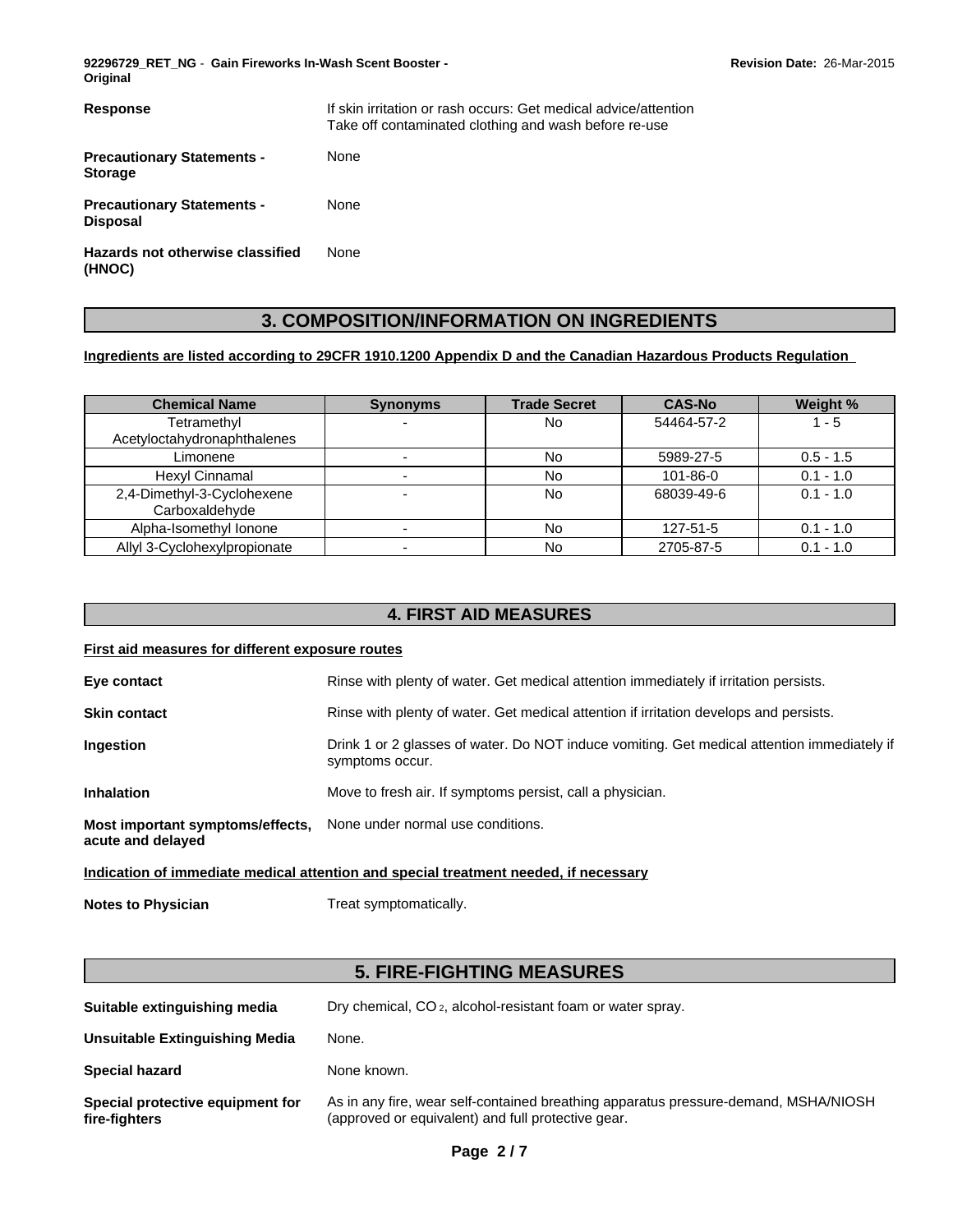**Specific hazards arising from the chemical** None.

|                                                              | <b>6. ACCIDENTAL RELEASE MEASURES</b>                                                                                                                                                                |  |  |
|--------------------------------------------------------------|------------------------------------------------------------------------------------------------------------------------------------------------------------------------------------------------------|--|--|
|                                                              | Personal precautions, protective equipment and emergency procedures                                                                                                                                  |  |  |
| <b>Personal precautions</b>                                  | Use personal protective equipment. Do not get in eyes, on skin, or on clothing.                                                                                                                      |  |  |
| Advice for emergency responders                              | Use personal protective equipment as required.                                                                                                                                                       |  |  |
| Methods and materials for containment and cleaning up        |                                                                                                                                                                                                      |  |  |
| <b>Methods for containment</b>                               | Prevent dust cloud. Prevent further leakage or spillage if safe to do so.                                                                                                                            |  |  |
| Methods for cleaning up                                      | Sweep up and shovel into suitable containers for disposal. Dispose of in accordance with<br>local regulations.                                                                                       |  |  |
|                                                              | 7. HANDLING AND STORAGE                                                                                                                                                                              |  |  |
| <b>Precautions for safe handling</b>                         |                                                                                                                                                                                                      |  |  |
| Advice on safe handling                                      | Use personal protective equipment as required. Keep container closed when not in use.<br>Never return spills in original containers for re-use. Keep out of the reach of children.                   |  |  |
| Conditions for safe storage, including any incompatibilities |                                                                                                                                                                                                      |  |  |
| <b>Storage Conditions</b>                                    | Keep containers tightly closed in a dry, cool and well-ventilated place.                                                                                                                             |  |  |
| Incompatible products                                        | None known.                                                                                                                                                                                          |  |  |
|                                                              | 8. EXPOSURE CONTROLS/PERSONAL PROTECTION                                                                                                                                                             |  |  |
| <b>Control parameters</b>                                    |                                                                                                                                                                                                      |  |  |
| <b>Exposure Guidelines</b>                                   | No exposure limits noted for ingredient(s).                                                                                                                                                          |  |  |
| <b>Exposure controls</b>                                     |                                                                                                                                                                                                      |  |  |
| <b>Engineering Measures</b>                                  | Distribution, Workplace and Household Settings:<br>Ensure adequate ventilation                                                                                                                       |  |  |
|                                                              | Product Manufacturing Plant (needed at Product-Producing Plant ONLY):<br>Where reasonably practicable this should be achieved by the use of local exhaust<br>ventilation and good general extraction |  |  |
| <b>Personal Protective Equipment</b>                         |                                                                                                                                                                                                      |  |  |
| <b>Eye Protection</b>                                        | Distribution, Workplace and Household Settings:<br>No special protective equipment required                                                                                                          |  |  |
|                                                              | Product Manufacturing Plant (needed at Product-Producing Plant ONLY):<br>Use appropriate eye protection                                                                                              |  |  |
| <b>Hand Protection</b>                                       | Distribution, Workplace and Household Settings:<br>For sensitive skin or prolonged use, wear gloves                                                                                                  |  |  |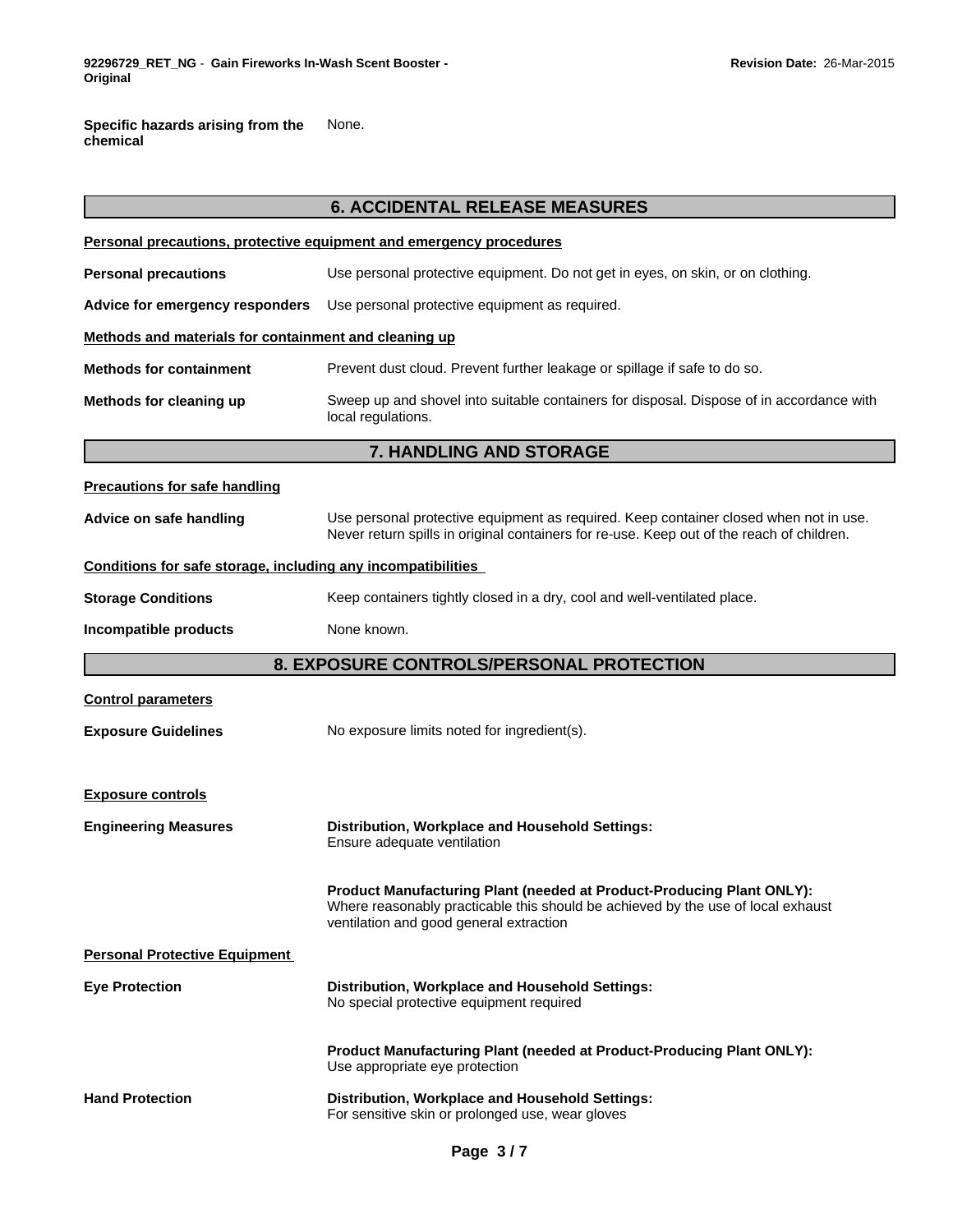**92296729\_RET\_NG** - **Gain Fireworks In-Wash Scent Booster - Original**

**Product Manufacturing Plant (needed at Product-Producing Plant ONLY):** Protective gloves **Skin and Body Protection Distribution, Workplace and Household Settings:** No special protective equipment required **Product Manufacturing Plant (needed at Product-Producing Plant ONLY):** Wear suitable protective clothing **Respiratory Protection Distribution, Workplace and Household Settings:** No special protective equipment required

> **Product Manufacturing Plant (needed at Product-Producing Plant ONLY):** In case of insufficient ventilation wear suitable respiratory equipment

# **9. PHYSICAL AND CHEMICAL PROPERTIES**

| Physical State @20°C                                                  | solid                       |      |
|-----------------------------------------------------------------------|-----------------------------|------|
| Appearance                                                            | Wax like                    |      |
| Odor                                                                  | Scented                     |      |
| <b>Odor threshold</b>                                                 | No information available    |      |
| <b>Property</b>                                                       | Values                      | Note |
| pH value                                                              | $5.4 - 6.2$                 |      |
|                                                                       | 46.1 - 62 °C / 115 - 144 °F |      |
| <b>Melting/freezing point</b>                                         |                             |      |
| Boiling point/boiling range                                           | No information available    |      |
| <b>Flash point</b>                                                    | No information available    |      |
| <b>Evaporation rate</b>                                               | No information available    |      |
| Flammability (solid, gas)                                             | No information available    |      |
| <b>Flammability Limits in Air</b>                                     |                             |      |
| <b>Upper flammability limit</b>                                       | No information available    |      |
| <b>Lower Flammability Limit</b>                                       | No information available    |      |
| Vapor pressure                                                        | No information available    |      |
| Vapor density                                                         | No information available    |      |
| <b>Relative density</b>                                               | 600 - 750 g/liter           |      |
| <b>Water solubility</b>                                               | 100%                        |      |
| Solubility in other solvents                                          | No information available    |      |
| <b>Partition coefficient: n-octanol/waterNo information available</b> |                             |      |
| <b>Autoignition temperature</b>                                       | No information available    | ٠    |
| <b>Decomposition temperature</b>                                      | No information available    |      |
| <b>Viscosity of Product</b>                                           | No information available    |      |
|                                                                       |                             |      |

**VOC Content (%)** Products comply with US state and federal regulations for VOC content in consumer products.

# **10. STABILITY AND REACTIVITY**

| <b>Reactivity</b>               | None under normal use conditions.        |
|---------------------------------|------------------------------------------|
| <b>Stability</b>                | Stable under normal conditions.          |
| <b>Hazardous polymerization</b> | Hazardous polymerization does not occur. |
| <b>Hazardous Reactions</b>      | None under normal processing.            |
| <b>Conditions to Avoid</b>      | None under normal processing.            |
| <b>Materials to avoid</b>       | None in particular.                      |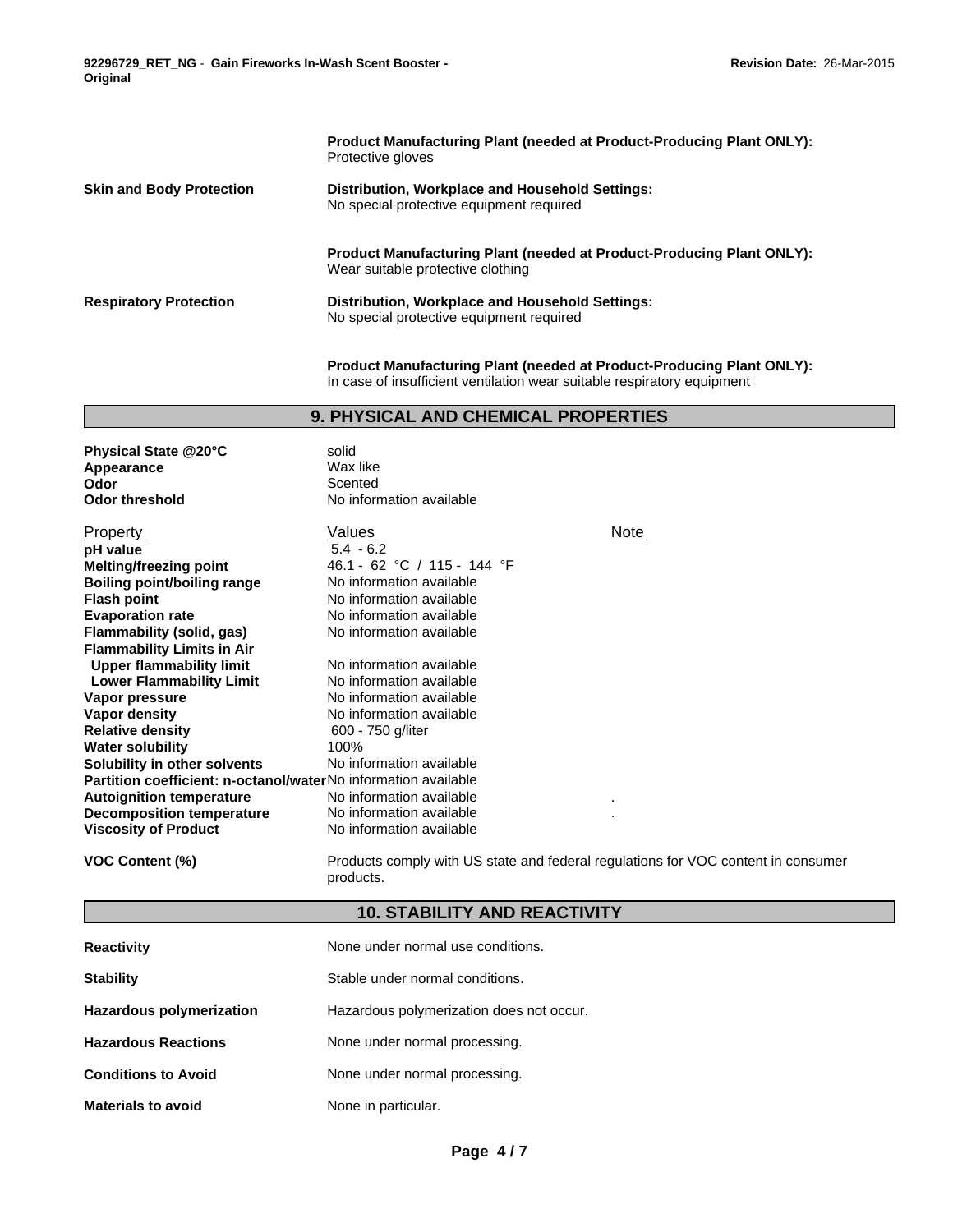**Hazardous Decomposition Products** None under normal use.

# **11. TOXICOLOGICAL INFORMATION**

# **Product Information**

# **Information on likely routes of exposure**

| <b>Inhalation</b>   | No known effect.                         |
|---------------------|------------------------------------------|
| <b>Skin contact</b> | May cause sensitization by skin contact. |
| Ingestion           | No known effect.                         |
| Eye contact         | No known effect.                         |

### **Delayed and immediate effects as well as chronic effects from short and long-term exposure**

| <b>Acute toxicity</b>             | No known effect.                         |
|-----------------------------------|------------------------------------------|
| <b>Skin corrosion/irritation</b>  | No known effect.                         |
| Serious eye damage/eye irritation | No known effect.                         |
| <b>Skin sensitization</b>         | May cause sensitization by skin contact. |
| <b>Respiratory sensitization</b>  | No known effect.                         |
| <b>Germ cell mutagenicity</b>     | No known effect.                         |
| <b>Neurological Effects</b>       | No known effect.                         |
| <b>Reproductive toxicity</b>      | No known effect.                         |
| Developmental toxicity            | No known effect.                         |
| Teratogenicity                    | No known effect.                         |
| <b>STOT - single exposure</b>     | No known effect.                         |
| <b>STOT - repeated exposure</b>   | No known effect.                         |
| <b>Target Organ Effects</b>       | No known effect.                         |
| <b>Aspiration hazard</b>          | No known effect.                         |
| Carcinogenicity                   | No known effect.                         |

### **Component Information**

| <b>Chemical Name</b>                                             | <b>CAS-No</b> | LD50 Oral                                   | <b>LD50 Dermal</b>                 | <b>OFO</b><br><b>LC50 Inhalation</b> |
|------------------------------------------------------------------|---------------|---------------------------------------------|------------------------------------|--------------------------------------|
| Ally'<br>$\sim$<br>vlpropionate<br>-Cyclohex <sup>*</sup><br>. . | ?705-87-5     | 480<br>(rat<br>ma/ka<br>40V<br>$\mathbf{v}$ | .<br>1600<br>(rabbit)<br>ma/ka<br> |                                      |

# **12. ECOLOGICAL INFORMATION**

### **Ecotoxicity**

The product is not expected to be hazardous to the environment.

| No information available. |
|---------------------------|
| No information available. |
| No information available. |
| No information available. |
|                           |

# **13. DISPOSAL CONSIDERATIONS**

#### **Waste treatment**

| Waste from Residues / Unused<br><b>Products</b>                 | Disposal should be in accordance with applicable regional, national and local laws and<br>regulations. |
|-----------------------------------------------------------------|--------------------------------------------------------------------------------------------------------|
| Contaminated packaging                                          | Disposal should be in accordance with applicable regional, national and local laws and<br>regulations. |
| California Hazardous Waste Codes 331<br>(non-household setting) |                                                                                                        |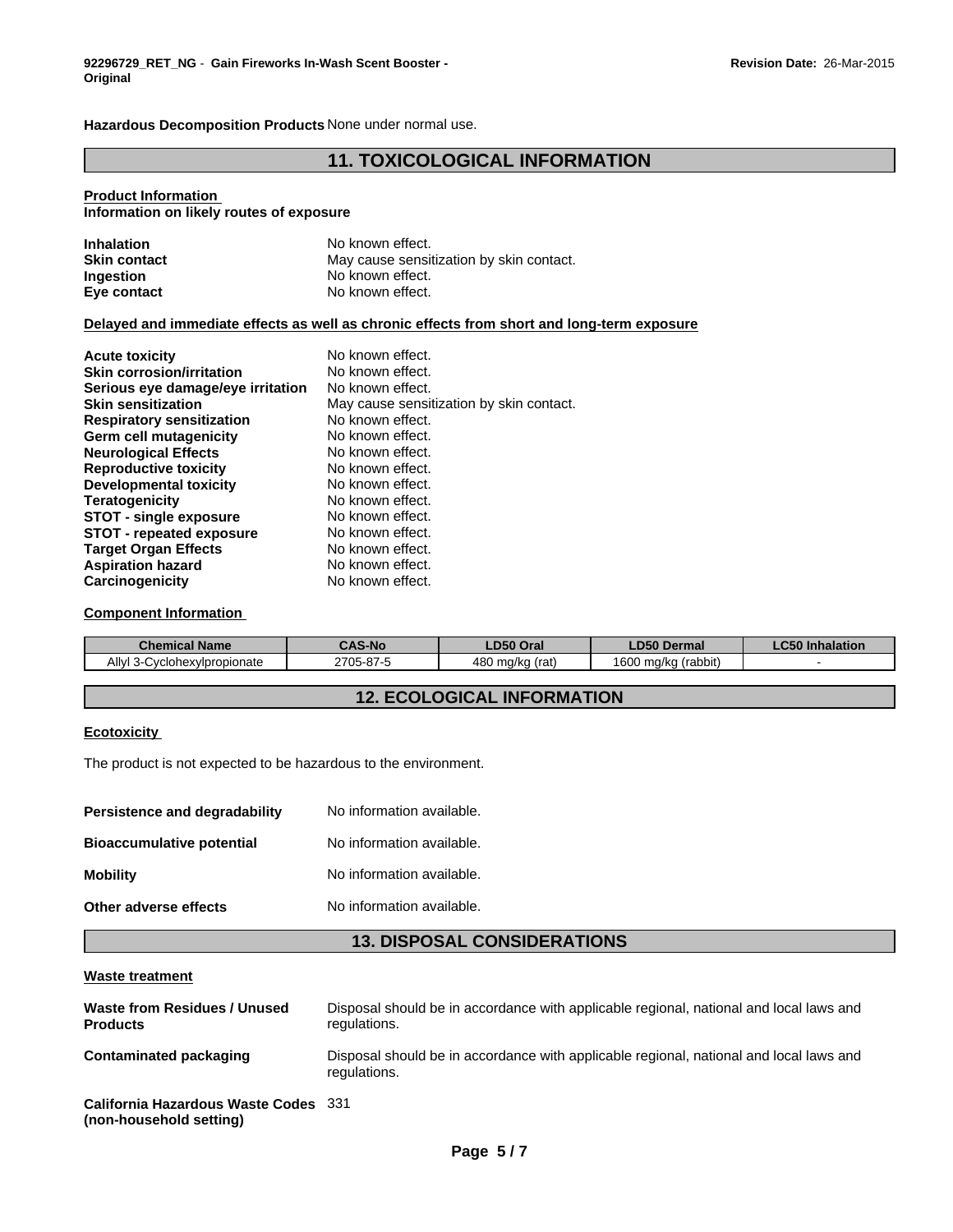# **14. TRANSPORT INFORMATION**

| <b>DOT</b>  | Not regulated |
|-------------|---------------|
| <b>IMDG</b> | Not regulated |
| <b>IATA</b> | Not regulated |

# **15. REGULATORY INFORMATION**

### **U.S. Federal Regulations**

### **SARA 313**

Section 313 of Title III of the Superfund Amendments and Reauthorization Act of 1986 (SARA). This product does not contain any chemicals which are subject to the reporting requirements of the Act and Title 40 of the Code of Federal Regulations, Part 372

### **CERCLA**

This material, as supplied, does not contain any substances regulated as hazardous substances under the Comprehensive Environmental Response Compensation and Liability Act (CERCLA) (40 CFR 302) or the Superfund Amendments and Reauthorization Act (SARA) (40 CFR 355). There may be specific reporting requirements at the local, regional, or state level pertaining to releases of this material

# **Clean Air Act, Section 112 Hazardous Air Pollutants (HAPs) (see 40 CFR 61)**

This product does not contain any substances regulated as hazardous air pollutants (HAPS) under Section 112 of the Clean Air Act Amendments of 1990.

#### **Clean Water Act**

This product does not contain any substances regulated as pollutants pursuant to the Clean Water Act (40 CFR 122.21 and 40 CFR 122.42)

#### **California Proposition 65**

This product is not subject to warning labeling under California Proposition 65.

### **U.S. State Regulations (RTK)**

| <b>Chemical Name</b>  | <b>CAS-No</b>   | Janna<br>vlvania<br>ышы |
|-----------------------|-----------------|-------------------------|
| Glycol<br>Dipropylene | つらつららこん<br>$-2$ |                         |

### **International Inventories**

#### **United States**

All intentionally-added components of this product(s) are listed on the US TSCA Inventory.

#### **Canada**

This product is in compliance with CEPA for import by P&G.

### **Legend**

**TSCA** - United States Toxic Substances Control Act Section 8(b) Inventory **CEPA** - Canadian Environmental Protection Act